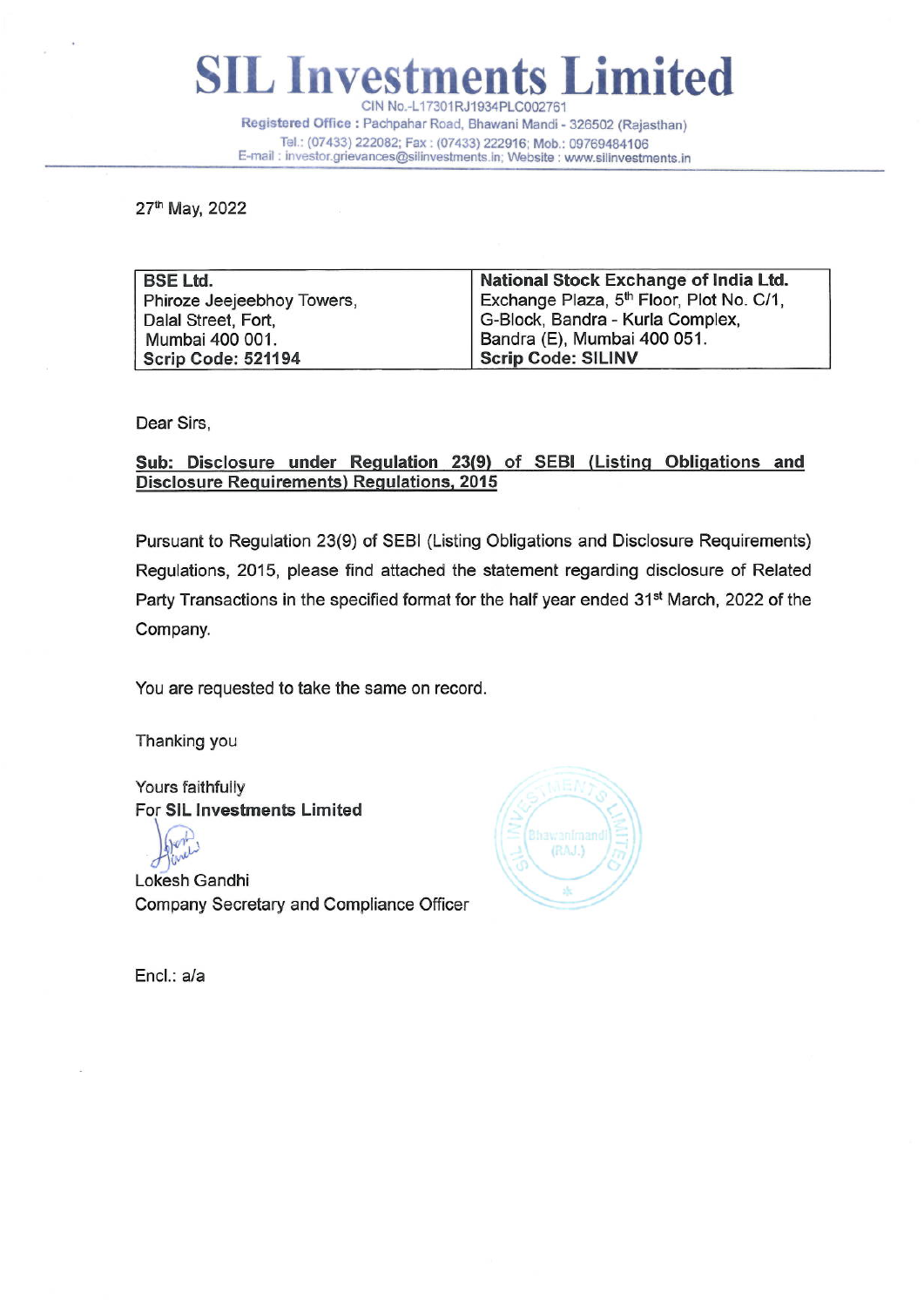|                                                                                                                                                                                     | SIL INVESTMENTS LIMITED                                                             |     |                                    |     |                                                                                           |                                                                    |                                                                                      |                                                                                                                                                                                                                                                                                                                                                         |                                                                             |                    |                                                                                                                                  |      |                                                                            |                                                                                      |                      |          |                       | (Rs. in lakhs)                                                                                                     |
|-------------------------------------------------------------------------------------------------------------------------------------------------------------------------------------|-------------------------------------------------------------------------------------|-----|------------------------------------|-----|-------------------------------------------------------------------------------------------|--------------------------------------------------------------------|--------------------------------------------------------------------------------------|---------------------------------------------------------------------------------------------------------------------------------------------------------------------------------------------------------------------------------------------------------------------------------------------------------------------------------------------------------|-----------------------------------------------------------------------------|--------------------|----------------------------------------------------------------------------------------------------------------------------------|------|----------------------------------------------------------------------------|--------------------------------------------------------------------------------------|----------------------|----------|-----------------------|--------------------------------------------------------------------------------------------------------------------|
| Related Party Transactions Disclosure for the half year ended March 31, 2022 under Regulation 23(9) of the SEBI (Listing Obligations and Disclosure Requirements) Regulations, 2015 |                                                                                     |     |                                    |     |                                                                                           |                                                                    |                                                                                      | Additional disclosure of related party transactions - applicable only in case the related party transaction<br>relates to loans, inter-corporate deposits, advances or investments made or given by the listed<br>entity/subsidiary. These details need to be disclosed only once, during the reporting period when such<br>transaction was undertaken. |                                                                             |                    |                                                                                                                                  |      |                                                                            |                                                                                      |                      |          |                       |                                                                                                                    |
| S. No                                                                                                                                                                               | Details of the party (listed<br>entity/subsidiary) entering into<br>the transaction |     | <b>Details of the counterparty</b> |     |                                                                                           |                                                                    |                                                                                      |                                                                                                                                                                                                                                                                                                                                                         | In case monies are due<br>to either party as a<br>result of the transaction |                    | In case any financial indebtedness<br>is incurred to make or give loans,<br>inter-corporate deposits, advances<br>or investments |      | Details of the loans, inter-corporate deposits, advances or<br>investments |                                                                                      |                      |          |                       |                                                                                                                    |
|                                                                                                                                                                                     | <b>Name</b>                                                                         | PAN | Name                               | PAN | <b>Relationship of the</b><br>counterparty with the<br>listed entity or its<br>subsidiary | Type of related<br>party transaction                               | Value of the<br>related party<br>transaction as<br>approvedby the<br>audit committee | Value of<br>transaction<br>during the<br>reporting<br>period                                                                                                                                                                                                                                                                                            | Opening<br>balance                                                          | Closing<br>balance | Nature of<br>indebtedness<br>loan/issuance<br>of debt/ any<br>other etc.)                                                        | Cost | Tenure                                                                     | <b>Nature</b><br>(loan/<br>advance/<br>inter-<br>corporate<br>deposit/<br>investment | Interest<br>Rate (%) | lenure   | Secured/<br>unsecured | <b>Purpose for which</b><br>the funds will be<br>utilised by the<br>ultimate recipient<br>of funds (end-<br>usage) |
|                                                                                                                                                                                     | <b>SIL Investments</b><br>Limited                                                   |     | Shalini Nopany                     |     | <b>Managing Director</b>                                                                  | Remuneration                                                       | As approved by<br>NRC, Board and<br>shareholders                                     | 33.00                                                                                                                                                                                                                                                                                                                                                   |                                                                             |                    |                                                                                                                                  |      |                                                                            |                                                                                      |                      |          |                       |                                                                                                                    |
| $\overline{\mathbf{2}}$                                                                                                                                                             | SIL Investments<br>.imited                                                          |     | C. S. Nopany                       |     | Chairman and relative<br>of Managing Director                                             | Commission                                                         | As approved by<br>Board                                                              | 0.50                                                                                                                                                                                                                                                                                                                                                    | 0.25                                                                        | 0.25               |                                                                                                                                  |      |                                                                            |                                                                                      |                      |          |                       |                                                                                                                    |
| 3                                                                                                                                                                                   | <b>SIL Investments</b><br>.imited                                                   |     | Sanjay Goenka                      |     | <b>Independent Director</b>                                                               | Commission                                                         | As approved by<br>Board                                                              | 0.50                                                                                                                                                                                                                                                                                                                                                    | 0.25                                                                        | 0.25               |                                                                                                                                  |      |                                                                            |                                                                                      |                      |          |                       |                                                                                                                    |
| $\overline{\bf 4}$                                                                                                                                                                  | <b>SIL Investments</b><br>imited                                                    |     | Abhrajit Dutta                     |     | <b>Independent Director</b>                                                               | Commission                                                         | As approved by<br>Board                                                              | 0.50                                                                                                                                                                                                                                                                                                                                                    | 0.25                                                                        | 0.25               |                                                                                                                                  |      |                                                                            |                                                                                      |                      |          |                       |                                                                                                                    |
| $\mathbf 5$                                                                                                                                                                         | <b>SIL Investments</b><br>imited                                                    |     | Shrikant Mantri                    |     | <b>Independent Director</b>                                                               | Commission                                                         | As approved by<br>Board                                                              | 0.50                                                                                                                                                                                                                                                                                                                                                    | 0.25                                                                        | 0.25               |                                                                                                                                  |      |                                                                            |                                                                                      |                      |          |                       |                                                                                                                    |
| 6                                                                                                                                                                                   | SIL Investments<br>Limited                                                          |     | Brij Mohan Agarwal                 |     | Director-in-Charge                                                                        | Commission                                                         | As approved by<br>NRC, Board and<br>shareholders                                     | 0.50                                                                                                                                                                                                                                                                                                                                                    |                                                                             | 0.50               |                                                                                                                                  |      |                                                                            |                                                                                      |                      |          |                       |                                                                                                                    |
| $\overline{7}$                                                                                                                                                                      | <b>SIL Investments</b><br>Limited                                                   |     | C. S. Nopany                       |     | Chairman and relative<br>of Managing Director                                             | <b>Directors sitting</b><br>fees                                   | As approved by<br>Board                                                              | 0.23                                                                                                                                                                                                                                                                                                                                                    |                                                                             |                    |                                                                                                                                  |      |                                                                            |                                                                                      |                      |          |                       |                                                                                                                    |
| 8                                                                                                                                                                                   | <b>SIL Investments</b><br><b>imited</b>                                             |     | <b>Sanjay Goenka</b>               |     | <b>Independent Director</b>                                                               | <b>Directors sitting</b><br>ees                                    | As approved by<br><b>Board</b>                                                       | 0.23                                                                                                                                                                                                                                                                                                                                                    |                                                                             |                    |                                                                                                                                  |      |                                                                            |                                                                                      |                      |          |                       |                                                                                                                    |
| $\mathsf g$                                                                                                                                                                         | <b>SIL Investments</b><br>imited                                                    |     | Abhrajit Dutta                     |     | Independent Director                                                                      | <b>Directors sitting</b><br>fees                                   | As approved by<br>Board                                                              | 0.25                                                                                                                                                                                                                                                                                                                                                    |                                                                             |                    |                                                                                                                                  |      |                                                                            |                                                                                      |                      |          |                       |                                                                                                                    |
| 10                                                                                                                                                                                  | <b>SIL Investments</b><br><i>imited</i>                                             |     | Shrikant Mantri                    |     | <b>Independent Director</b>                                                               | <b>Directors sitting</b><br><b>PAR</b>                             | As approved by<br>Board                                                              | 0.33                                                                                                                                                                                                                                                                                                                                                    |                                                                             |                    |                                                                                                                                  |      |                                                                            |                                                                                      |                      |          |                       |                                                                                                                    |
| 11                                                                                                                                                                                  | <b>SIL Investments</b><br>imited                                                    |     | Lokesh Gandhi                      |     | <b>Company Secretary</b>                                                                  | Remuneration                                                       | As approved by<br><b>NRC and Board</b>                                               | 9.98                                                                                                                                                                                                                                                                                                                                                    |                                                                             |                    |                                                                                                                                  |      |                                                                            |                                                                                      |                      |          |                       |                                                                                                                    |
| 12                                                                                                                                                                                  | SIL Investments<br>imited                                                           |     | Lokesh Gandhi                      |     | <b>Company Secretary</b>                                                                  | Remuneration /<br><b>NPS</b>                                       |                                                                                      | 0.69                                                                                                                                                                                                                                                                                                                                                    | 0.11                                                                        |                    |                                                                                                                                  |      |                                                                            |                                                                                      |                      |          |                       |                                                                                                                    |
| 13                                                                                                                                                                                  | SIL Investments<br>.imited                                                          |     | <b>Vikas Baheti</b>                |     | <b>Chief Financial Officer</b>                                                            | Remuneration                                                       | As approved by<br>NRC and Board                                                      | 5.87                                                                                                                                                                                                                                                                                                                                                    |                                                                             |                    |                                                                                                                                  |      |                                                                            |                                                                                      |                      |          |                       |                                                                                                                    |
| 14                                                                                                                                                                                  | <b>SIL Investments</b>                                                              |     | <b>Vikas Baheti</b>                |     | <b>Chief Financial Officer</b>                                                            | Remuneration /<br><b>NPS</b>                                       |                                                                                      | 0.14                                                                                                                                                                                                                                                                                                                                                    | 0.02                                                                        |                    |                                                                                                                                  |      |                                                                            |                                                                                      |                      |          |                       |                                                                                                                    |
| 15                                                                                                                                                                                  | imited<br><b>SIL Investments</b><br>.imited                                         |     | Shalini Nopany                     |     | <b>Managing Director</b>                                                                  | Contribution to<br>Post employment<br>benefit entity<br>Leave)     |                                                                                      | (0.94)                                                                                                                                                                                                                                                                                                                                                  | 22.00                                                                       | 21.06              |                                                                                                                                  |      |                                                                            |                                                                                      |                      |          |                       |                                                                                                                    |
| 16                                                                                                                                                                                  | <b>SIL Investments</b><br>Limited                                                   |     | Lokesh Gandhi                      |     | Company Secretary                                                                         | Contribution to<br>Post employment<br>benefit entity<br>(Leave)    |                                                                                      | (0.85)                                                                                                                                                                                                                                                                                                                                                  | 4.58                                                                        | 3.74               |                                                                                                                                  |      |                                                                            |                                                                                      |                      |          |                       |                                                                                                                    |
| 17                                                                                                                                                                                  | <b>SIL Investments</b><br>Limited                                                   |     | <b>Vikas Baheti</b>                |     | <b>Chief Financial Officer</b>                                                            | Contribution to<br>ost employment<br>benefit entity<br>(Leave)     |                                                                                      | (0.01)                                                                                                                                                                                                                                                                                                                                                  | 2.83                                                                        | 2.82               |                                                                                                                                  |      |                                                                            |                                                                                      |                      |          |                       |                                                                                                                    |
| 18                                                                                                                                                                                  | <b>SIL Investments</b><br>.imited                                                   |     | Shalini Nopany                     |     | <b>Managing Director</b>                                                                  | Contribution to<br>Post employment<br>benefit entity<br>(Gratuity) |                                                                                      | 15.35                                                                                                                                                                                                                                                                                                                                                   | 0.00                                                                        | 15.35              |                                                                                                                                  |      |                                                                            |                                                                                      |                      |          |                       |                                                                                                                    |
| 19                                                                                                                                                                                  | <b>SIL Investments</b><br>Limited                                                   |     | Lokesh Gandhi                      |     | Company Secretary                                                                         | Contribution to<br>Post employment<br>benefit entity<br>(Gratuity) |                                                                                      | 4.10                                                                                                                                                                                                                                                                                                                                                    | 0.00                                                                        | 4.10               |                                                                                                                                  |      |                                                                            |                                                                                      |                      |          |                       |                                                                                                                    |
|                                                                                                                                                                                     |                                                                                     |     |                                    |     |                                                                                           |                                                                    |                                                                                      |                                                                                                                                                                                                                                                                                                                                                         |                                                                             |                    |                                                                                                                                  |      |                                                                            |                                                                                      |                      | $\omega$ |                       | (RAJ.)                                                                                                             |

Janet -